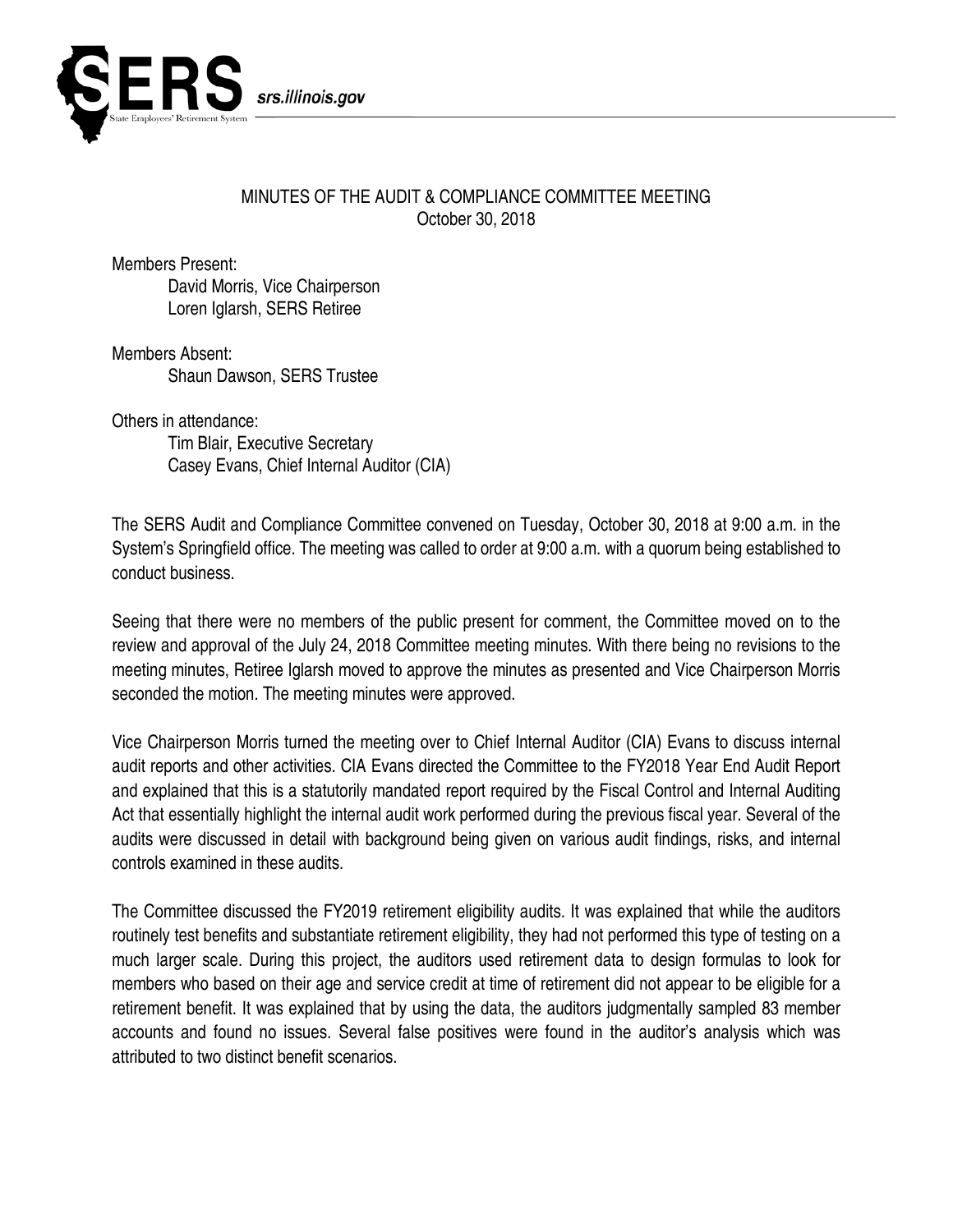

First, several members in the sample chose to retire with a reduced retirement benefit. CIA Evans explained that under Section 107 of Article 14 of the Pension Code, members that have between 25 and 30 years of service and are between the age of 55 and 60 may choose to retire early with a reduction of their retirement benefit. This reduction is one-half of one percent for each month the member is under the age of 60.

In addition, members may also retire early from non-occupational disability when the member has met the maximum period of disability and is still disabled. To be eligible, the member must have 15 years or more of service and be at least age 55 or the member must be over age 50 and have 20 years of service credit. Members can also retire from occupational disability when disability benefits cease due to reaching the maximum period of disability and the member is found to still be disabled from performing their job duties.

The Committee discussed the tier determination audit that was recently completed. Similar to the retirement eligibility project, the auditors obtained member data and developed formulas to search for members that may be incorrectly coded with the wrong retirement tier. This was performed by comparing the membership date and the tier indicator to develop potential mismatches which could be indicative of a tier determination error. Once a population was obtained and the formulas were applied, the auditors then judgmentally sampled member accounts to determine if any tier determination issues existed.

In review of over 300 member accounts in which membership dates did not correspond with the retirement tier indicator, no errors were found. CIA Evans explained that this analysis also yielded several false positives in which the member appeared to be a Tier 2 member but in fact was a Tier 1 member. Several of these false positives were attributed to a lack of a reciprocal membership date. In these cases, the retirement system knew the member had participated in a reciprocal fund but did not have their earliest membership date from that participating fund. If the auditors had this information, the formulas utilized could have been revised to take this into account and possibly avoid the false positives.

Further, the auditors found several members that appeared to be a Tier 2 member based upon their membership date, however they were found to be a Tier 1 member that had separated from the State, received a contribution refund, and subsequently re-entered State service. It was explained that if a Tier 1 member receives a termination refund and then re-enters service after the Tier 2 implementation date, he or she would retain their Tier 1 status regardless of the repayment of the refund.

The Committee discussed recent and on-going disability investigations. CIA Evans explained that the updating of the semi-annual disability form in 2016 has been a great improvement as it allows for the retirement system to monitor whether disability recipients are currently self-employed or working and may not be eligible for benefits. One issue that the retirement system has been encountering as of late is members falsifying or omitting their employment information in an effort to maintain benefits. It was explained that along with the disability medical report, the disability certification is a key eligibility document that the retirement